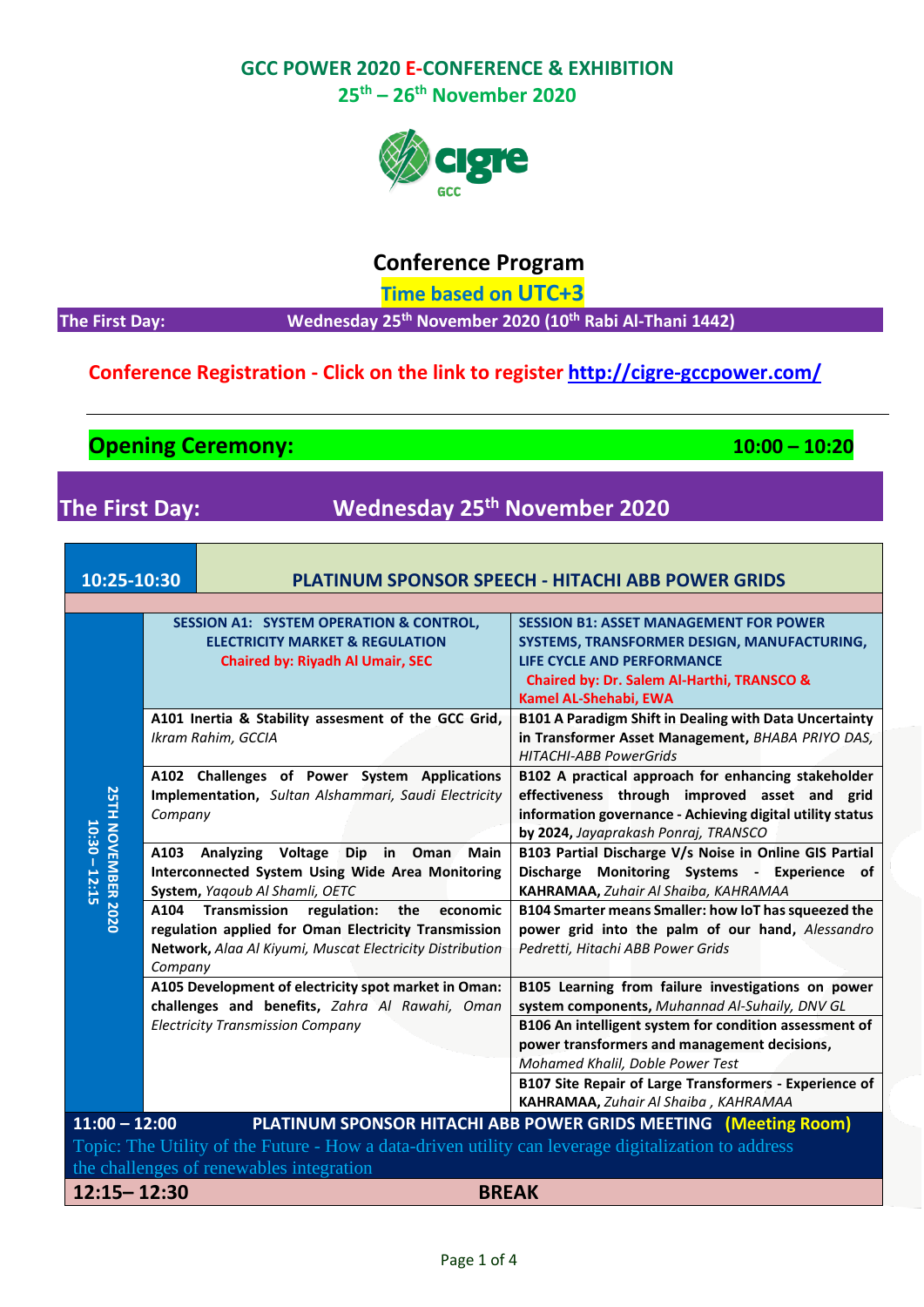**25th – 26th November 2020**



|                                                                                | <b>GCC</b>                          |                                                                                     |                                                                                     |  |  |
|--------------------------------------------------------------------------------|-------------------------------------|-------------------------------------------------------------------------------------|-------------------------------------------------------------------------------------|--|--|
|                                                                                |                                     | $TRACK - A$                                                                         | <b>TRACK - B</b>                                                                    |  |  |
| 25th November 2020<br>$12:30 - 14:00$                                          |                                     | <b>SESSION A2: SYSTEM OPERATION &amp; CONTROL</b>                                   | <b>SESSION B2: SYSTEM DEVELOPMENT &amp; ECONOMICS</b>                               |  |  |
|                                                                                |                                     | <b>Chaired by: Fahad Al Saho, NGRID</b>                                             | Chaired by: Hisham Al-Riyami, OETC                                                  |  |  |
|                                                                                |                                     | A201 Enhancing Transient Stability of Interconnected                                | <b>B201 A Detailed Comparison Of Various Alternatives</b>                           |  |  |
|                                                                                |                                     | Power System Using a Resistive Superconducting                                      | For Transmission Reinforcement, Muhammad Tanveer                                    |  |  |
|                                                                                |                                     | Fault Current Limiter, Mohamed Saleh Alashqar,                                      | Ahmad, K-Electric                                                                   |  |  |
|                                                                                |                                     | KAHRAMAA                                                                            |                                                                                     |  |  |
|                                                                                |                                     | A202 GCC Power Grid -Black-start Capability                                         | <b>B202 LONG-TERM DEMAND FORECAST FOR OMAN</b>                                      |  |  |
|                                                                                |                                     | Assessment and Restoration Strategies, Talal M.                                     | ELECTRICITY TRANSMISSION SYSTEM MASTER PLAN                                         |  |  |
|                                                                                |                                     | Alshaikh, GCCIA                                                                     | (2020-2040), Aiman Rashid Ali Al Naamani, Oman                                      |  |  |
|                                                                                |                                     |                                                                                     | <b>Electricity Transmission Company</b>                                             |  |  |
|                                                                                |                                     | A203 POWER SYSTEM CONTROL AND OPERATION                                             | B203 Coordinated Design of Multiple of Power System                                 |  |  |
|                                                                                |                                     | (BS) AND SYSTEM RESTORATION IN THE KINGDOM OF                                       | Stabilizers (PSSs) and Thyristor Controlled Series                                  |  |  |
|                                                                                |                                     | SAUDI ARABIA, Abdullah Matar Alharbi, Saudi                                         | Capacitor (TCSC), Malik Mohammed Al Hajji, Saudi                                    |  |  |
|                                                                                |                                     | <b>Electricity Company</b>                                                          | <b>Electricity Company</b>                                                          |  |  |
|                                                                                |                                     | A204 Improving GCCIA Voltage Profile and Reactive                                   | B204 Engineering a Code for an Eco Friendly & Ever-                                 |  |  |
|                                                                                |                                     | Power Exchange with MS's, Bandar Faraj Almarri,                                     | changing Grid, CHAMOLLET, EDF                                                       |  |  |
|                                                                                |                                     | <b>GCCIA</b>                                                                        |                                                                                     |  |  |
|                                                                                |                                     | A205 Technical Studies for Connecting New Steel Arc                                 | B205 Global Sustainable electricty system, Gerald                                   |  |  |
|                                                                                |                                     | Furnace Plant to Oman Electricity Transmission                                      | SANCHIS, RTE                                                                        |  |  |
|                                                                                |                                     | System, Hilal Mohammed Al Zadjali, Oman Electricity                                 |                                                                                     |  |  |
|                                                                                |                                     | Transmission Company (OETC)                                                         |                                                                                     |  |  |
|                                                                                |                                     |                                                                                     |                                                                                     |  |  |
|                                                                                | $13:00 - 13:45$                     | <b>DIAMOND SPONSOR GCCIA MEETING</b>                                                | (Meeting Room)                                                                      |  |  |
|                                                                                |                                     | <b>Tutorial 1</b>                                                                   |                                                                                     |  |  |
|                                                                                | $13:00 - 14:30$<br>(GCC CIGRE ROOM) |                                                                                     |                                                                                     |  |  |
| <b>NERC Best Practices for Enhancing Power System Reliability and Security</b> |                                     |                                                                                     |                                                                                     |  |  |
|                                                                                |                                     |                                                                                     |                                                                                     |  |  |
|                                                                                |                                     | Mr. Hugo F. Perez,                                                                  |                                                                                     |  |  |
|                                                                                |                                     | Manager of North American Relations,                                                |                                                                                     |  |  |
|                                                                                |                                     | <b>North American Electric Reliability Corporation</b>                              |                                                                                     |  |  |
|                                                                                |                                     | $14:00 - 14:30$                                                                     | <b>BREAK</b>                                                                        |  |  |
|                                                                                |                                     | <b>TRACK - A</b>                                                                    | <b>TRACK - B</b>                                                                    |  |  |
|                                                                                |                                     | <b>SESSION A3: RENEWABLE ENERGY AND NUCLEAR</b>                                     | <b>SESSION B3: DISTRIBUTION SYSTEMS</b>                                             |  |  |
|                                                                                |                                     | <b>POWER FOR THE GULF STATES</b>                                                    | Chaired by: Obid Al Ajmi, MEW                                                       |  |  |
|                                                                                |                                     | <b>Chaired by: Mohammad Al Muaili, GCCELAB</b>                                      |                                                                                     |  |  |
|                                                                                |                                     | A301 Sustainable Generation Expansion Planning                                      | <b>B301 An Alternative to Traditional Metallic Armors to</b>                        |  |  |
|                                                                                |                                     | (GEP) with renewables: A case study of Bahrain,                                     | Improve Mechanical Performances of Energy Cables,                                   |  |  |
|                                                                                |                                     | Abdulla Alabbasi, Bahrain Center for Strategic,                                     | Michelangelo Graziano, Oman Cables Industry SAOG                                    |  |  |
|                                                                                |                                     | <b>International and Energy Studies</b>                                             |                                                                                     |  |  |
|                                                                                |                                     | A302 Flexibility requirements of the KSA power                                      | <b>B302 REVIEW OF SCADA SYSTEM FOR DISTRIBUTION</b>                                 |  |  |
|                                                                                |                                     | system in presence of a massive development of                                      | POWER SYSTEM AUTOMATION, Ahmed Mostafa                                              |  |  |
|                                                                                |                                     | renewables, Mohannad Alghamdi, Saudi Electricity<br>Company                         | Elshebiny, Mazoon Electricity Company                                               |  |  |
|                                                                                |                                     | A303 Distribution of Wind Turbines to Reduce the                                    | B303 HDPE Outer Sheath Performance, Dr. Mohamad                                     |  |  |
|                                                                                |                                     | Variance of Power Generation (Case Study), Nasser                                   | Nabih Al Saati, RCGC                                                                |  |  |
| $14:30 - 16:00$                                                                |                                     | Ali Hakami, NATIONAL GRID SA                                                        |                                                                                     |  |  |
|                                                                                |                                     | A304 The Grid Code Compliance testing for wind                                      | B304 Impact of Auto-Recloser with Sectionalizer and                                 |  |  |
|                                                                                | 25th November 2020                  | energy: The Case of Dhofar Wind Farm, Ammar Suhail                                  | Limiting Fuse System on the Reliability Indices of                                  |  |  |
|                                                                                |                                     | Mohammed Almuhandis Alyafai, Oman Electricity                                       | Electrical Distribution Systems, Mohamed Abdou El                                   |  |  |
|                                                                                |                                     | <b>Transmission Company</b>                                                         | Basyouni, Saudi Electricity Company                                                 |  |  |
|                                                                                |                                     | A305 UAE - Performance Review of the 935 MW PV                                      | B305 A centralized protection and control system                                    |  |  |
|                                                                                |                                     | Solar Power Plant, Dr. Ahmed, Abu<br>Dhabi<br>Transmission and Despatch Co. TRANSCO | using a well proven transmission class protection<br>relay, Slobodan Mladenovic, GE |  |  |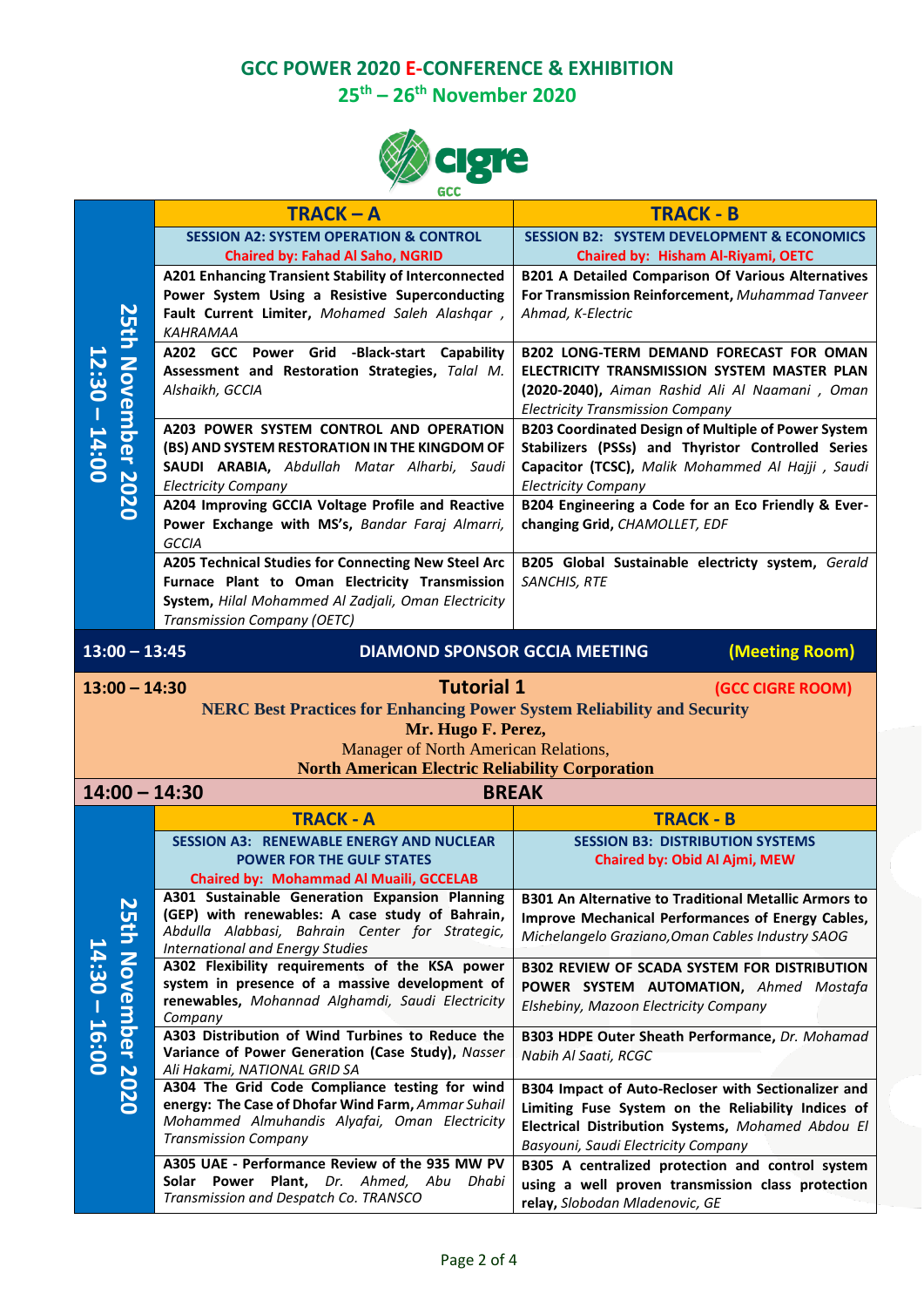**25th – 26th November 2020**



| 14:15 – 15:00 | <b>DIAMOND SPONSOR OTN SYSTEMS MEETING</b>                                                  | (Meeting Room) |
|---------------|---------------------------------------------------------------------------------------------|----------------|
|               | Topic: Easy implementation of MPLS-TP technology to support transport of time-critical data |                |
| 16:00         | <b>Close of the Day</b>                                                                     |                |

# **The Second Day: Thursday 26th November 2020**

|                                                                             | $TRACK - A$                                                                                | $TRACK - B$                                                  |  |  |  |
|-----------------------------------------------------------------------------|--------------------------------------------------------------------------------------------|--------------------------------------------------------------|--|--|--|
|                                                                             | <b>SESSION A4: RENEWABLE ENERGY AND NUCLEAR</b>                                            | <b>SESSION B4: SMART GRIDS</b>                               |  |  |  |
|                                                                             | <b>POWER FOR THE GULF STATES</b>                                                           | <b>Chaired by: Mohammad Al-Hamad, GCCIA</b>                  |  |  |  |
|                                                                             | <b>Chaired by: Ahmed Al-Zahrani, NGRID</b>                                                 |                                                              |  |  |  |
|                                                                             | A401 Dye sensitized solar cells using natural dyes, Ethar                                  | <b>B401 Unidirectional and Bidirectional Connections and</b> |  |  |  |
| 50                                                                          | Abdulrahman Almahmoud, Princess Nora University                                            | Cybersecurity of Smart Grid Infrastructure, Bassam Khalil    |  |  |  |
|                                                                             |                                                                                            | Alali, Saudi Electricity Company                             |  |  |  |
| $\tilde{\mathbf{r}}$                                                        | A402 GRID BACKUP PROTECTION ON RENEWABLES                                                  | B402 Cyber Security Supply Chain Risks and Challenges,       |  |  |  |
| $\geq$                                                                      | SUBSTATION PLANTS: ZONE 3, OVERCURRENT AND                                                 | Rabee Al-Magabi, GCCIA                                       |  |  |  |
| 10:00                                                                       | <b>OPTIONS, Carlos</b><br><b>OTHER</b><br>Aquilar,<br>GE<br>Power                          |                                                              |  |  |  |
| Vem                                                                         | Management SL                                                                              |                                                              |  |  |  |
|                                                                             | A403 Performance and Reliability of Operational Wind                                       | <b>B403 ENHANCING NETWORK SAIDI BY USING SELF-</b>           |  |  |  |
| $\bar{a}$                                                                   | Turbines, LOTFI BOUZIDI, SEC.                                                              | <b>HEALING CONCEPT: A CASE STUDY, Mohammed Sulaiman</b>      |  |  |  |
|                                                                             |                                                                                            | Al Mamari, Muscat Electricity Company                        |  |  |  |
| 2020                                                                        | A404 EXPLORING THE EFFECT OF USING THE NANO-                                               | B404 A study to improve TRANSCO's power network              |  |  |  |
|                                                                             | <b>COATING</b><br><b>THE</b><br><b>PERFORMANCE</b><br><b>ON</b><br><b>THE</b><br><b>OF</b> | availability and reliability by enhancing the redundancy of  |  |  |  |
|                                                                             | POLYCRYSTALLINE SOLAR PANELS IN RIYADH, Ahmed                                              | operational data for smart grid applications, Vinay          |  |  |  |
|                                                                             | Mohammed Alshaheer Yahiya, alfanar                                                         | Sardana, TRANSCO                                             |  |  |  |
|                                                                             | A405 Studying the impact of pre and post solar PV                                          | B405 Innovative testing in Smart Grids, Mohamed              |  |  |  |
|                                                                             | integration, Mohamed Abdalla Qawam, Abu Dhabi                                              | Mohamed Ibrahim Mostafa Ali, OMICRON                         |  |  |  |
|                                                                             | Transmission and Despatch Company                                                          | B406 Experience report of the new MPLS-TP network,           |  |  |  |
|                                                                             |                                                                                            | Ramon Bächli, ABB Power Grids                                |  |  |  |
| $11:00 - 11:45$<br><b>GOLD SPONSOR NYNAS MEETING</b><br>(Meeting Room)      |                                                                                            |                                                              |  |  |  |
| Topic: Ultra-low viscosity Bio-degradable transformer oil - Nytro® Bio 300X |                                                                                            |                                                              |  |  |  |
| $12:00 - 12:15$                                                             | <b>BREAK</b>                                                                               |                                                              |  |  |  |